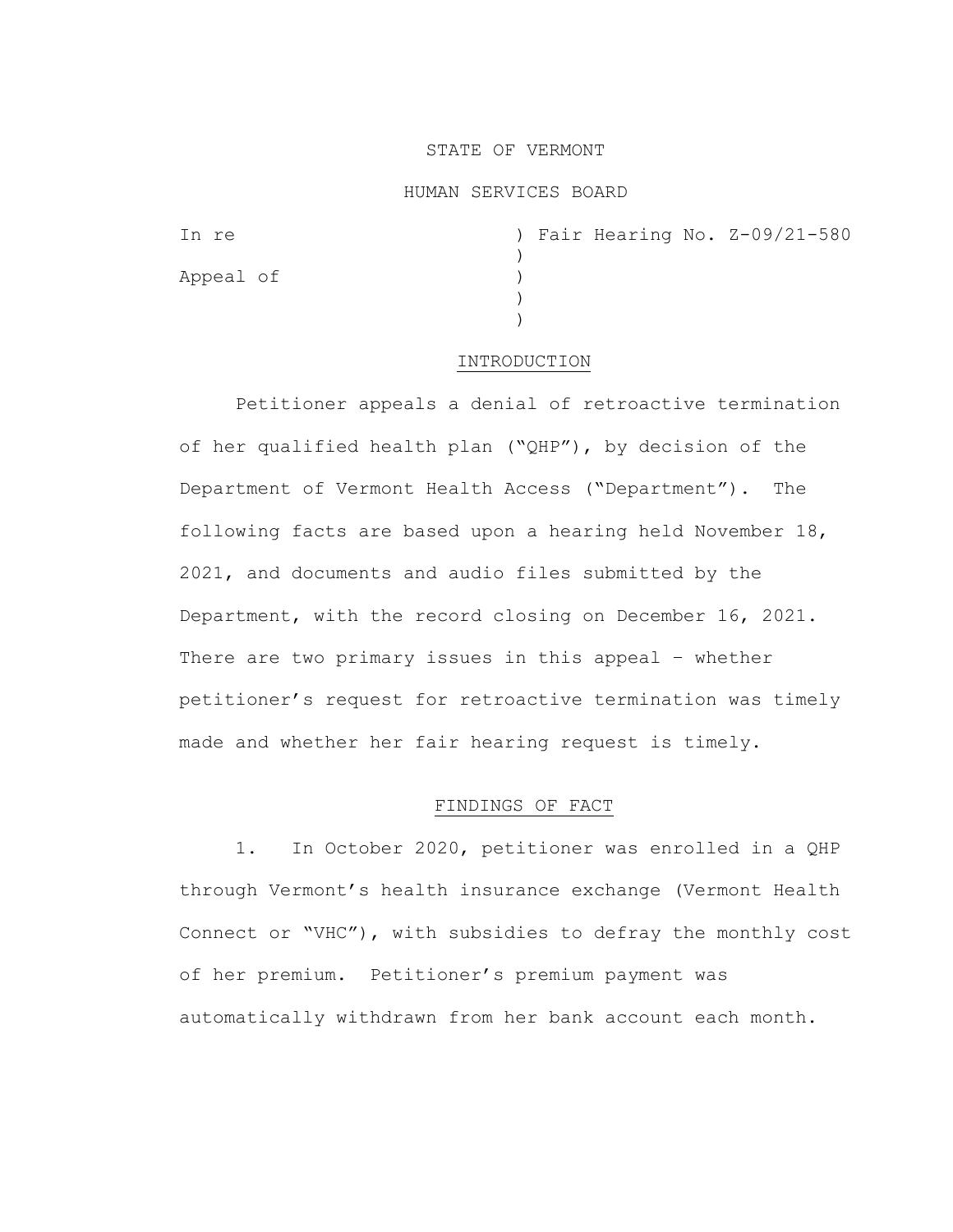2. On October 9, 2020, petitioner contacted VHC to request termination of her insurance. For unknown reasons, petitioner's termination request was never processed by VHC. The Department acknowledges this was an error.

3. On November 1, 2020, VHC mailed petitioner a notice of decision that her insurance had been renewed for 2021. This decision contained information about appealing the decision within 90 days.

4. VHC continued to send petitioner premium invoices for her insurance coverage in November and December of 2020, as well for the first eight (8) months of 2021, up through (at least) August 2021. For November and December of 2020, petitioner's premium obligation after the application of subsidies was \$49.61 per month; in 2021, her monthly premium obligation was \$17.01.

5. On January 14, 2021, VHC mailed petitioner a 1095-A form (for tax preparation and filing). This form showed that petitioner had been insured through VHC and received subsidies for all 12 months of 2020.

6. On June 21, 2021, VHC sent a letter to petitioner that she could be eligible for additional subsidies through the American Rescue Plan Act. This letter was eventually returned to VHC by the postal service as undeliverable and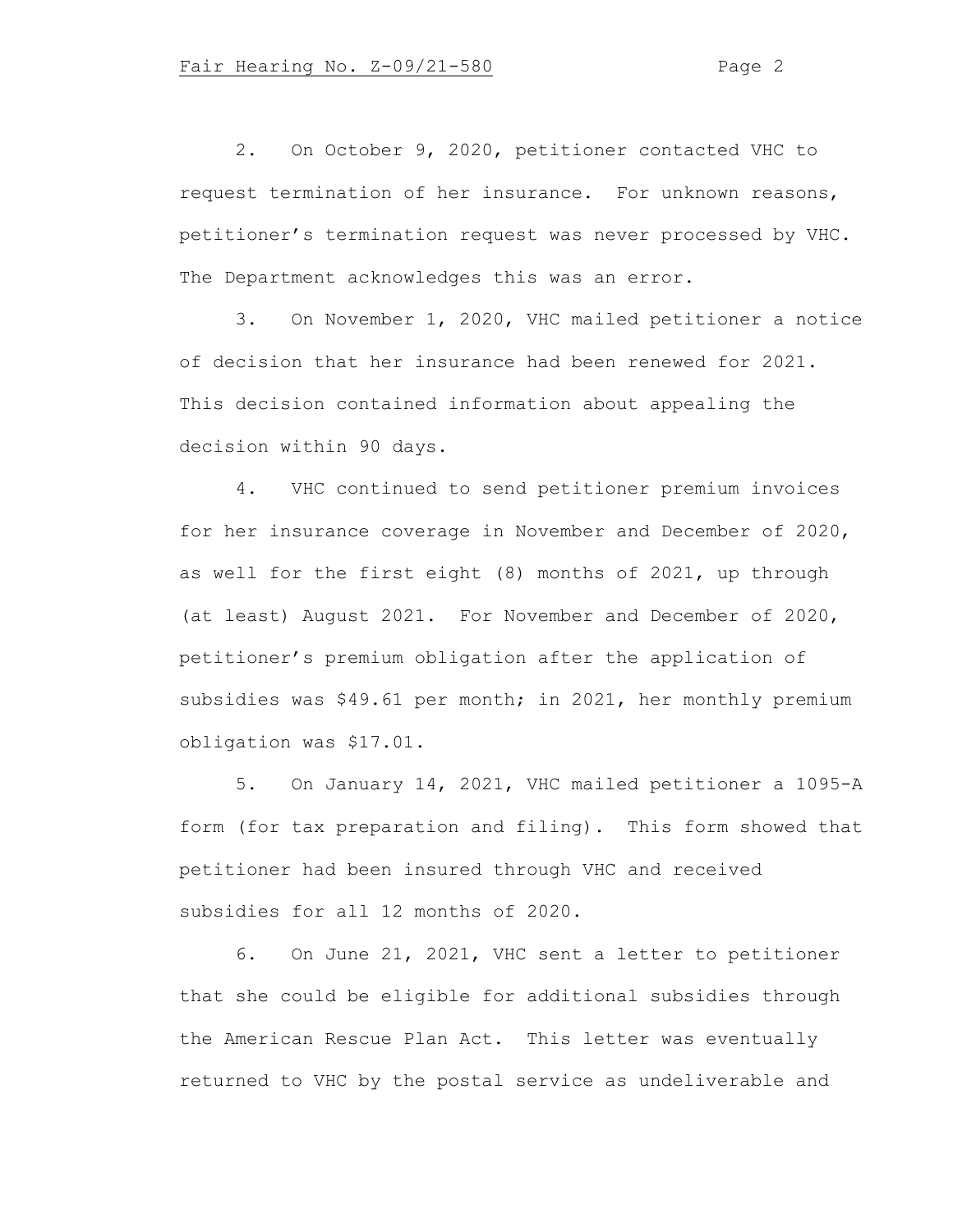unable to forward (petitioner had moved twice since she requested termination in October 2020 and currently resides in New Hampshire).

7. Petitioner subsequently contacted VHC on August 23, 2021, requesting retroactive termination of her insurance, based on her October 2020 request to terminate her QHP. During the August 23, 2021, call, petitioner indicated that she had experienced trouble receiving her mail (due a postal service error) but had also been receiving mail from VHC for several months which she had assumed was "junk." At hearing, petitioner reiterated that she had a problem with her mail that was not rectified until March of 2021, following which she started receiving mail from VHC which she did not open for several months.<sup>1</sup> When petitioner eventually realized that she was still insured, this led to her August 23, 2021, phone call requesting retroactive termination. Petitioner's representation of these circumstances is presumed to be true for the purposes of her appeal.

8. The premiums owed on petitioner's account during the time period at issue were automatically deducted from her account each month.

<sup>&</sup>lt;sup>1</sup> At hearing, petitioner acknowledged that she would have received the November 1, 2020, renewal notice, because it was sent before she moved and began forwarding her mail.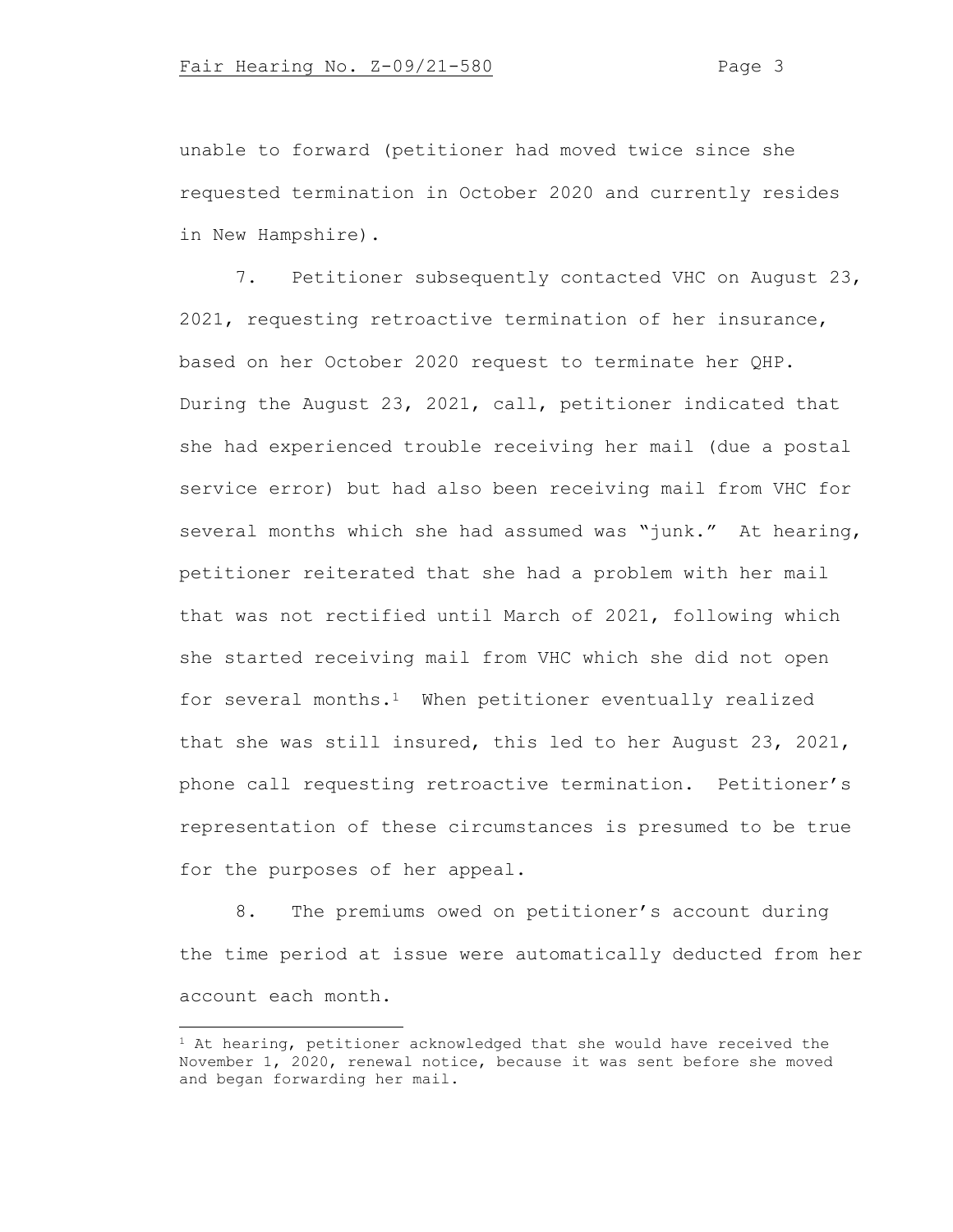9. At hearing, petitioner argued that her insurance should have been terminated when that was requested and requested reimbursement of the amounts automatically withdrawn from her bank account, indicating that she has been unemployed and could not afford to lose those funds, particularly given that she did know she was insured nor did she use her insurance.<sup>2</sup> Petitioner did not offer an explanation as to why she did not notice the monthly withdrawals from her bank account.

10. Petitioner also asserted that she called VHC in June of 2021 to again cancel her insurance and provided the Board with a reference number that the VHC representative had given her at the time – however, this reference number matches VHC's records of petitioner's call on August 23, 2021. The Department has no record of petitioner calling VHC in June of 2021. The evidence, therefore, does not support petitioner's assertion that she called VHC at that time.

#### ORDER

Petitioner's appeal is dismissed to the extent it is an appeal of the November 1, 2020, renewal notice; to the extent

<sup>&</sup>lt;sup>2</sup> It is not known whether petitioner would be required by the IRS to repay any subsidies advanced to her while she was covered by VHC-based insurance. For one, petitioner indicates she was uncovered by any other insurance during the time period at issue. Secondly, the Department indicated at hearing that the IRS forgave subsidy overpayments in 2020 and was considering the same for 2021.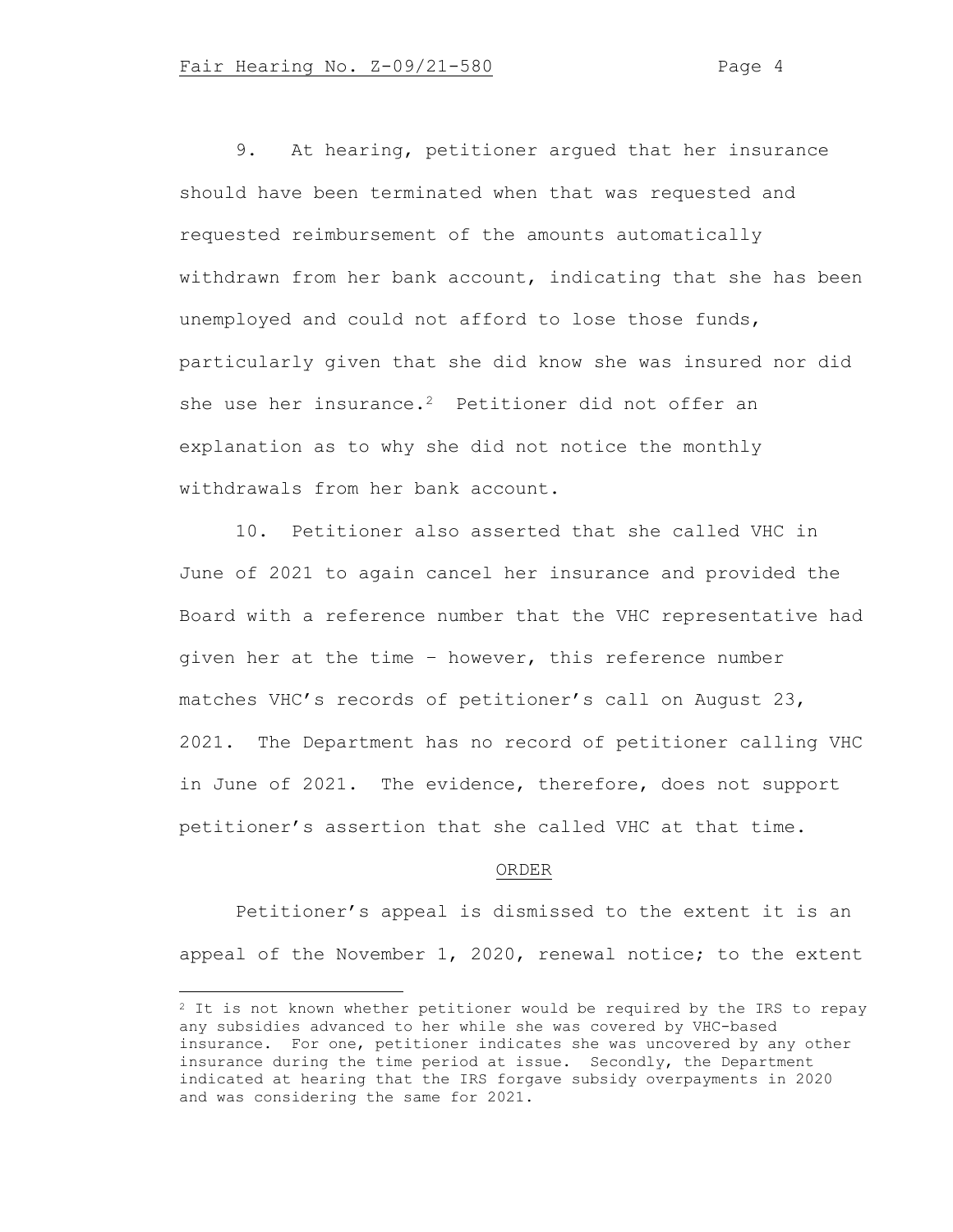petitioner states a specific claim for retroactive termination under the rules, the Department's decision is affirmed.

## REASONS

Review of the Department's determination is de novo. The Department has the burden of proof at hearing if terminating or reducing existing benefits; otherwise the petitioner bears the burden. *See* Fair Hearing Rule 1000.3.0.4.

There are two rule-based deadlines at issue in petitioner's appeal. One – as argued by the Department here - is that fair hearing requests must be made within 90 days of when the "notice of decision" is sent to the individual who is claiming to be aggrieved by that decision. *See* Health Benefits Eligibility and Enrollment ("HBEE") Rules § 80.04(c). In this case, and without dispute, the Department mailed a notice of decision to petitioner on November 1, 2020, that her insurance was renewed in 2021. Petitioner acknowledges that this notice was mailed to the correct address and prior to the time that she indicates she began having issues with her mail delivery. Because the renewal notice was sent to petitioner despite her request to terminate coverage, this notification to petitioner may be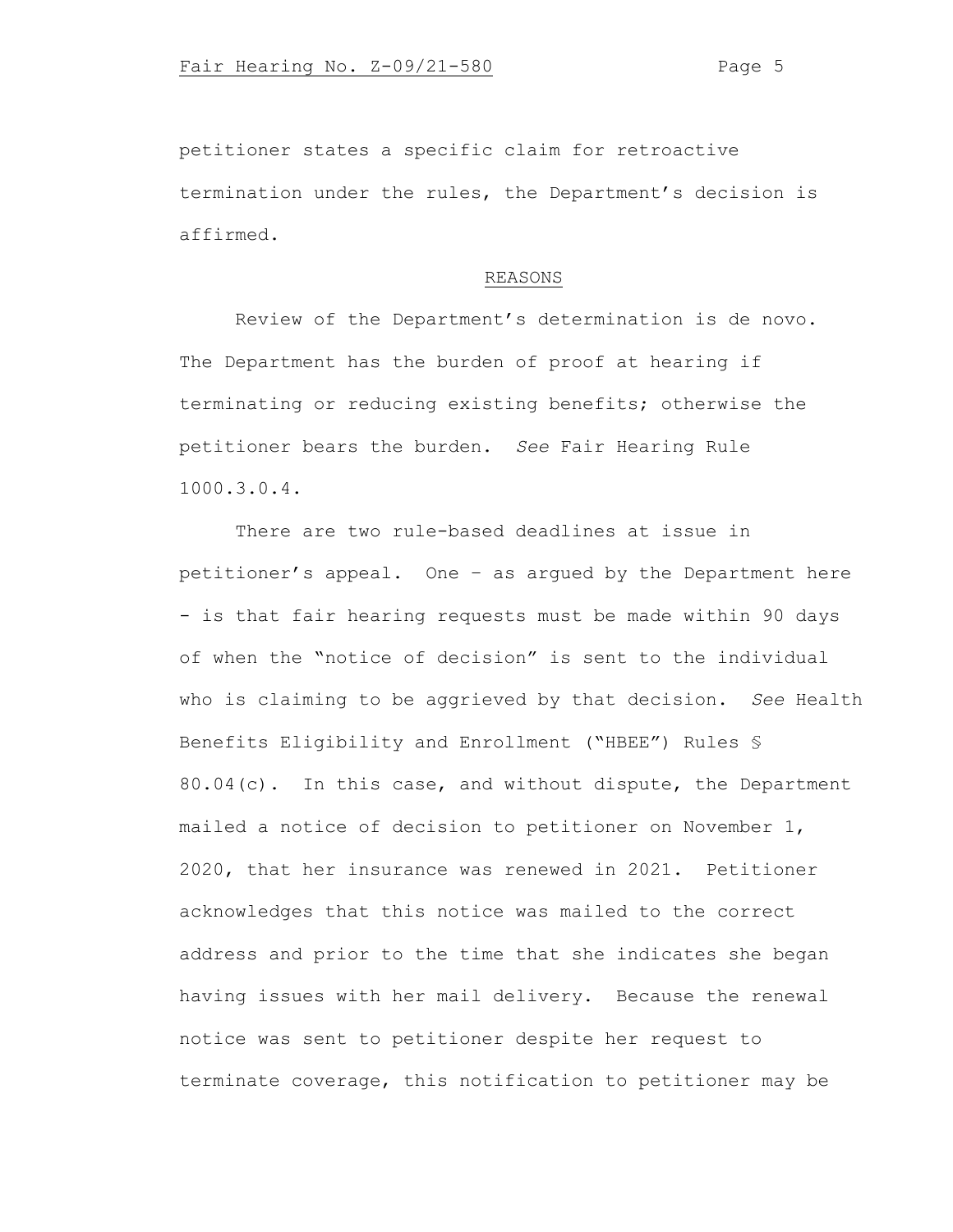construed as an adverse decision vis-à-vis her request to terminate, and petitioner's subsequent contact with VHC on August 23, 2021, nearly 10 months later and leading to this appeal, was well beyond the 90-day time period for appeals. Petitioner's appeal is untimely in that respect.

However, because the HBEE Rules also have a specific provision for requesting retroactive termination for erroneous enrollment(s), assuming *arguendo* that could give rise to a more specific affirmative claim for relief here, it is warranted for the Board to review that issue. Generally, enrollee-initiated termination requires advance notice to VHC, and the rules generally presume that at least 14 days' notice is considered "reasonable" to cancel or terminate insurance *prospectively*. *See* Health Benefits Eligibility and Enrollment ("HBEE") Rules §76.00. The rules otherwise allow for *retroactive* termination in certain limited situations:

(iv) AHS will permit an enrollee to retroactively terminate or cancel their coverage or enrollment in a QHP in the following circumstances:

(A) The enrollee demonstrates to AHS that they attempted to terminate their coverage or enrollment in a QHP and experienced a technical error that did not allow the enrollee to terminate their coverage or enrollment through VHC, and requests retroactive termination within 60 days after they discovered the technical error.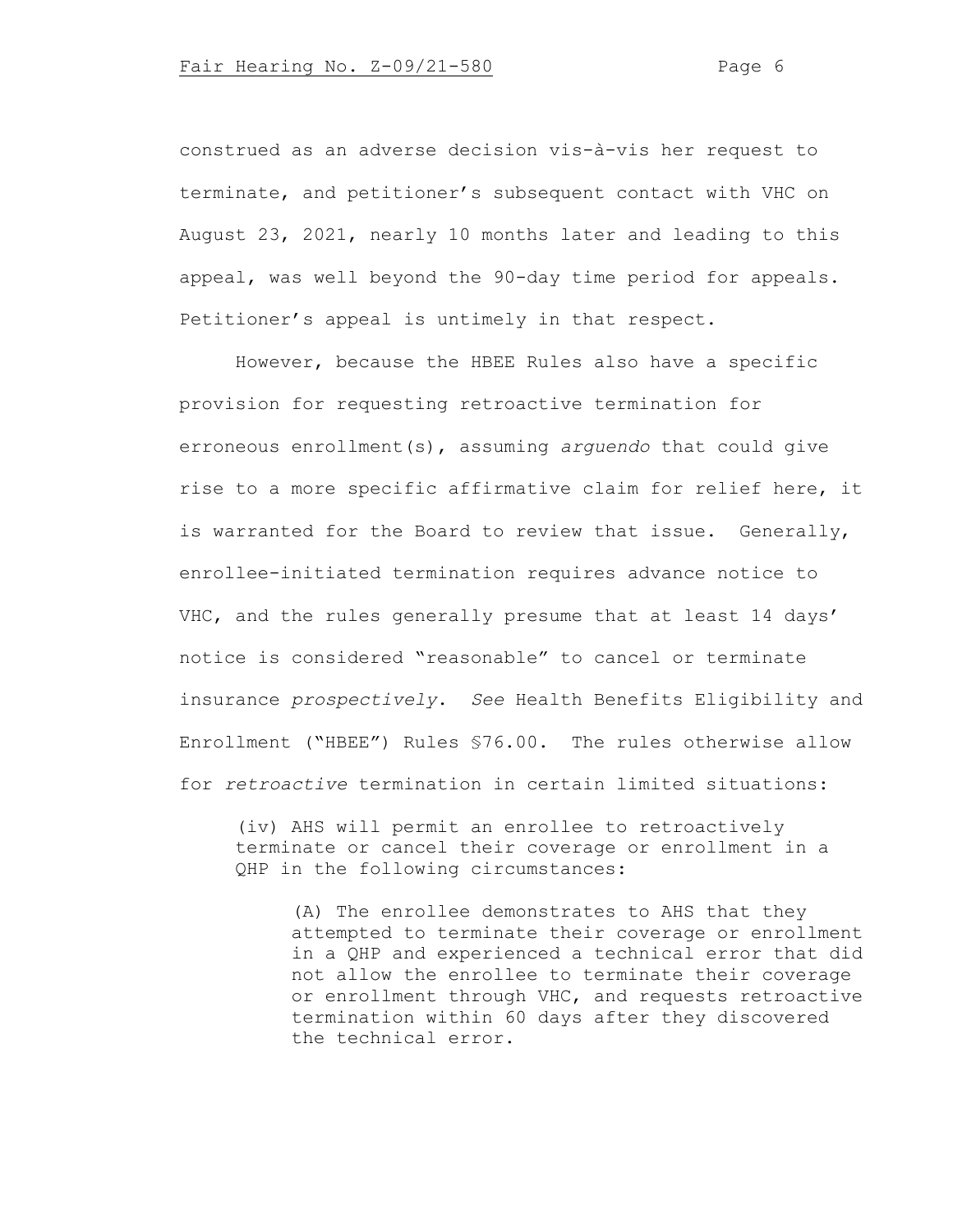(B) The enrollee demonstrates to AHS that their enrollment in a QHP through VHC was unintentional, inadvertent, or erroneous and was the result of the error or misconduct of an officer, employee, or agent of AHS or HHS, its instrumentalities, or a non-Exchange entity providing enrollment assistance or conducting enrollment activities. Such enrollee must request cancellation within 60 days of discovering the unintentional, inadvertent or erroneous enrollment. For purposes of this paragraph, misconduct includes the failure to comply with applicable standards under this rule or other applicable federal or state laws, as determined by AHS.

(C) The enrollee demonstrates to AHS that they were enrolled in a QHP without their knowledge or consent by any third party, including third parties who have no connection with AHS, and requests cancellation within 60 days of discovering of the enrollment.

HBEE Rules §76.00(b)(1).

The above rule requires that a request for retroactive termination be made within 60 days of discovery of the erroneous enrollment. The Board has construed this "discovery" rule in terms of whether the enrollee "knew or should have known" about the erroneous enrollment. *See* Fair Hearing No. A-06/19-424. In general, there is a presumption established by the evidence that petitioner was "on notice" of her enrollment due to the many invoices, and the November 2020 renewal notice, and 1095-A form mailed to her during the time period at issue. *See* e.g., Fair Hearing No. Z-11/20-742 and Fair Hearing No. J-08/15-824. While petitioner alleged